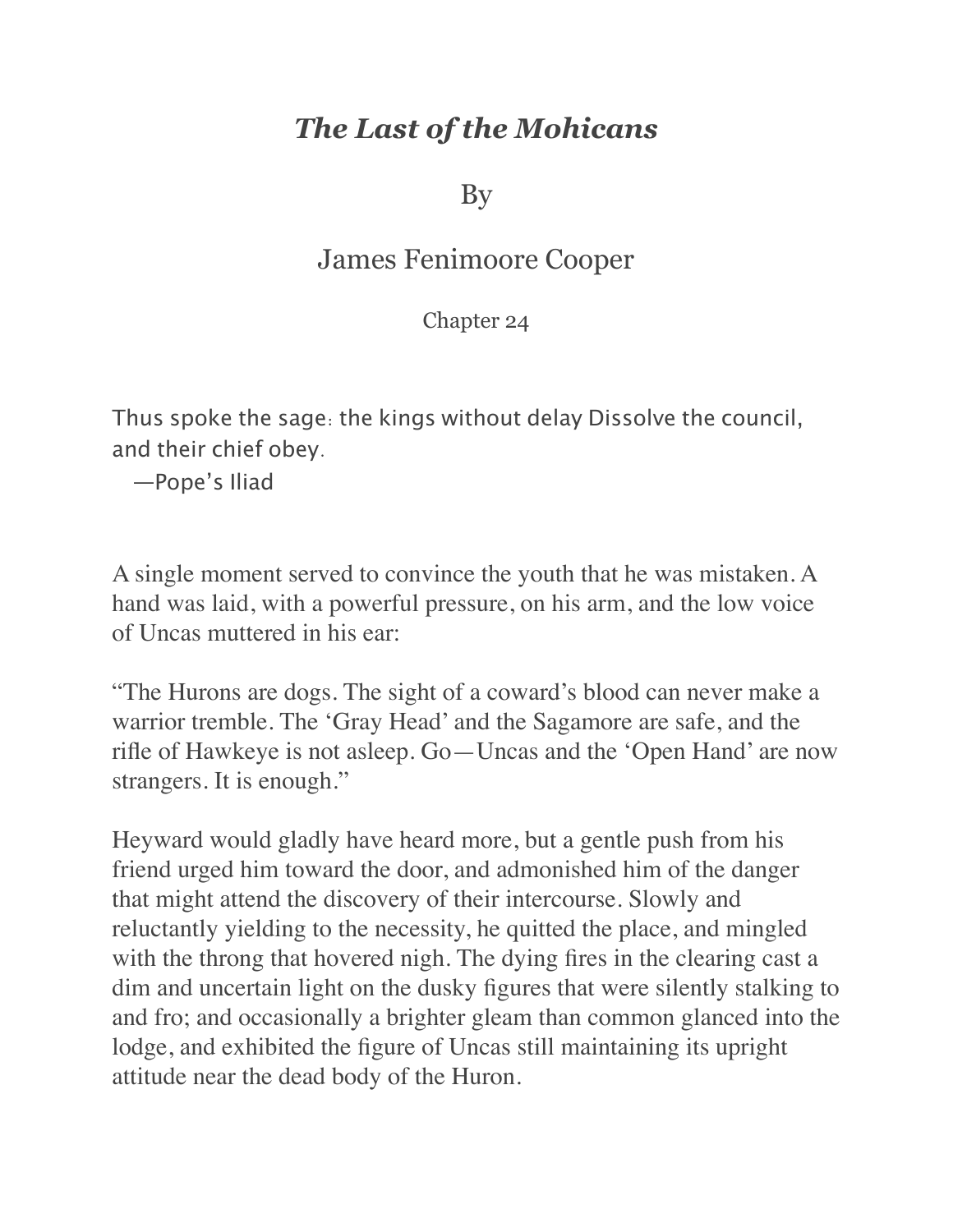A knot of warriors soon entered the place again, and reissuing, they bore the senseless remains into the adjacent woods. After this termination of the scene, Duncan wandered among the lodges, unquestioned and unnoticed, endeavoring to find some trace of her in whose behalf he incurred the risk he ran. In the present temper of the tribe it would have been easy to have fled and rejoined his companions, had such a wish crossed his mind. But, in addition to the never– ceasing anxiety on account of Alice, a fresher though feebler interest in the fate of Uncas assisted to chain him to the spot. He continued, therefore, to stray from hut to hut, looking into each only to encounter additional disappointment, until he had made the entire circuit of the village. Abandoning a species of inquiry that proved so fruitless, he retraced his steps to the council–lodge, resolved to seek and question David, in order to put an end to his doubts.

On reaching the building, which had proved alike the seat of judgment and the place of execution, the young man found that the excitement had already subsided. The warriors had reassembled, and were now calmly smoking, while they conversed gravely on the chief incidents of their recent expedition to the head of the Horican. Though the return of Duncan was likely to remind them of his character, and the suspicious circumstances of his visit, it produced no visible sensation. So far, the terrible scene that had just occurred proved favorable to his views, and he required no other prompter than his own feelings to convince him of the expediency of profiting by so unexpected an advantage.

Without seeming to hesitate, he walked into the lodge, and took his seat with a gravity that accorded admirably with the deportment of his hosts. A hasty but searching glance sufficed to tell him that, though Uncas still remained where he had left him, David had not reappeared. No other restraint was imposed on the former than the watchful looks of a young Huron, who had placed himself at hand; though an armed warrior leaned against the post that formed one side of the narrow doorway. In every other respect, the captive seemed at liberty; still he was excluded from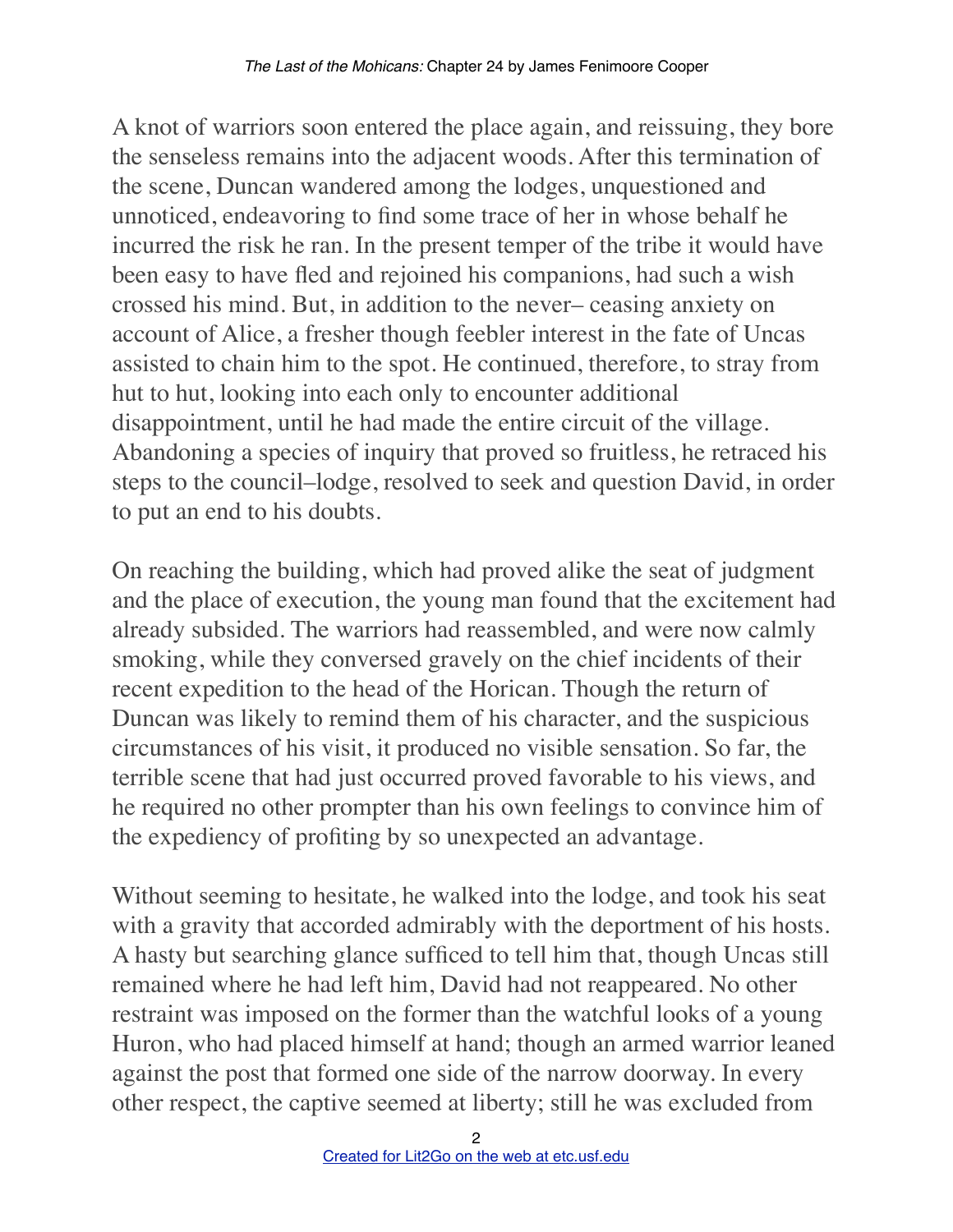all participation in the discourse, and possessed much more of the air of some finely molded statue than a man having life and volition.

Heyward had too recently witnessed a frightful instance of the prompt punishments of the people into whose hands he had fallen to hazard an exposure by any officious boldness. He would greatly have preferred silence and meditation to speech, when a discovery of his real condition might prove so instantly fatal. Unfortunately for this prudent resolution, his entertainers appeared otherwise disposed. He had not long occupied the seat wisely taken a little in the shade, when another of the elder warriors, who spoke the French language, addressed him:

"My Canada father does not forget his children," said the chief; "I thank him. An evil spirit lives in the wife of one of my young men. Can the cunning stranger frighten him away?"

Heyward possessed some knowledge of the mummery practised among the Indians, in the cases of such supposed visitations. He saw, at a glance, that the circumstance might possibly be improved to further his own ends. It would, therefore, have been difficult, just then to have uttered a proposal that would have given him more satisfaction. Aware of the necessity of preserving the dignity of his imaginary character, however, he repressed his feelings, and answered with suitable mystery:

"Spirits differ; some yield to the power of wisdom, while others are too strong."

"My brother is a great medicine," said the cunning savage; "he will try?"

A gesture of assent was the answer. The Huron was content with the assurance, and, resuming his pipe, he awaited the proper moment to move. The impatient Heyward, inwardly execrating the cold customs of the savages, which required such sacrifices to appearance, was fain to assume an air of indifference, equal to that maintained by the chief, who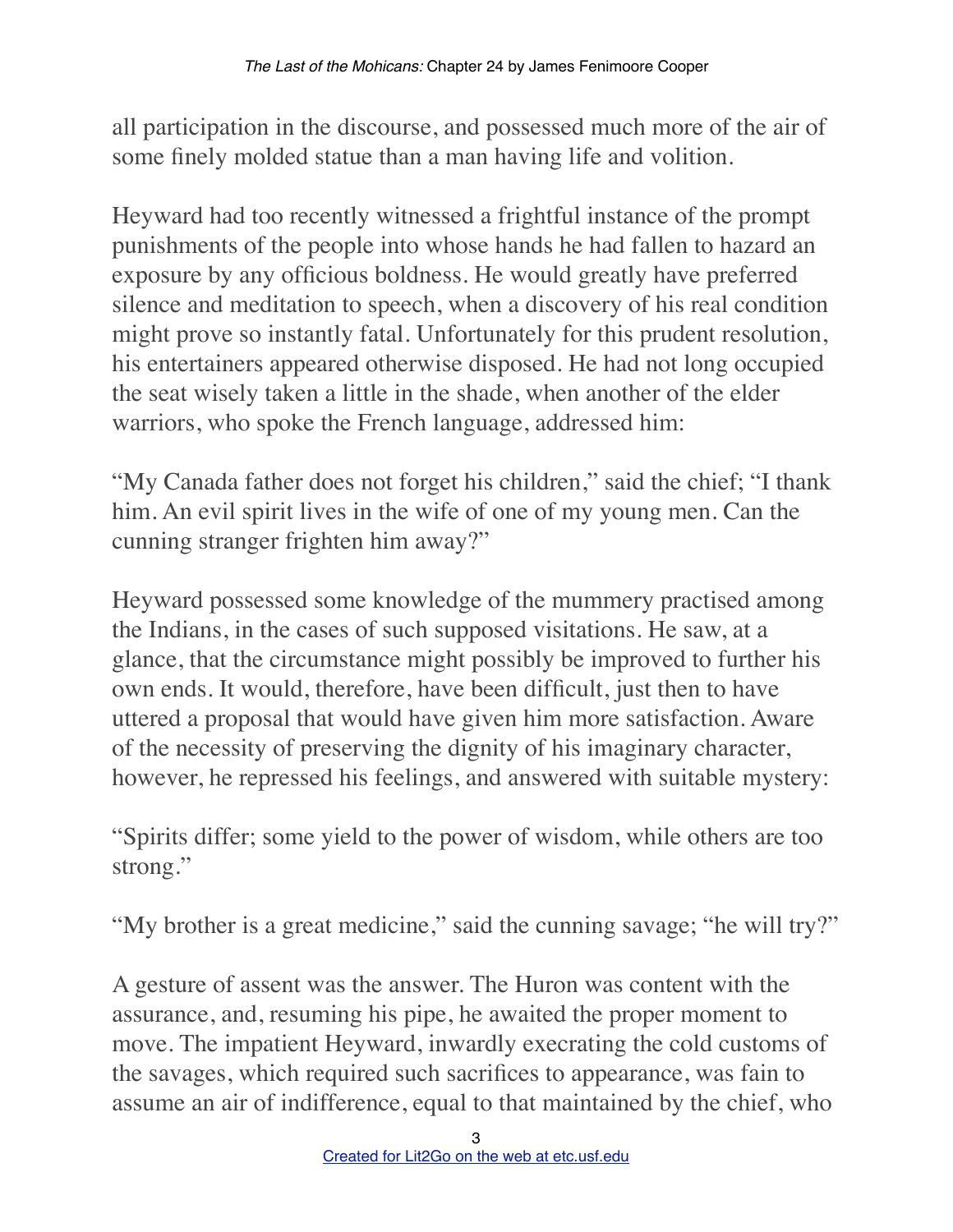was, in truth, a near relative of the afflicted woman. The minutes lingered, and the delay had seemed an hour to the adventurer in empiricism, when the Huron laid aside his pipe and drew his robe across his breast, as if about to lead the way to the lodge of the invalid. Just then, a warrior of powerful frame, darkened the door, and stalking silently among the attentive group, he seated himself on one end of the low pile of brush which sustained Duncan. The latter cast an impatient look at his neighbor, and felt his flesh creep with uncontrollable horror when he found himself in actual contact with Magua.

The sudden return of this artful and dreaded chief caused a delay in the departure of the Huron. Several pipes, that had been extinguished, were lighted again; while the newcomer, without speaking a word, drew his tomahawk from his girdle, and filling the bowl on its head began to inhale the vapors of the weed through the hollow handle, with as much indifference as if he had not been absent two weary days on a long and toilsome hunt. Ten minutes, which appeared so many ages to Duncan, might have passed in this manner; and the warriors were fairly enveloped in a cloud of white smoke before any of them spoke.

"Welcome!" one at length uttered; "has my friend found the moose?"

"The young men stagger under their burdens," returned Magua. "Let 'Reed–that–bends' go on the hunting path; he will meet them."

A deep and awful silence succeeded the utterance of the forbidden name. Each pipe dropped from the lips of its owner as though all had inhaled an impurity at the same instant. The smoke wreathed above their heads in little eddies, and curling in a spiral form it ascended swiftly through the opening in the roof of the lodge, leaving the place beneath clear of its fumes, and each dark visage distinctly visible. The looks of most of the warriors were riveted on the earth; though a few of the younger and less gifted of the party suffered their wild and glaring eyeballs to roll in the direction of a white–headed savage, who sat between two of the most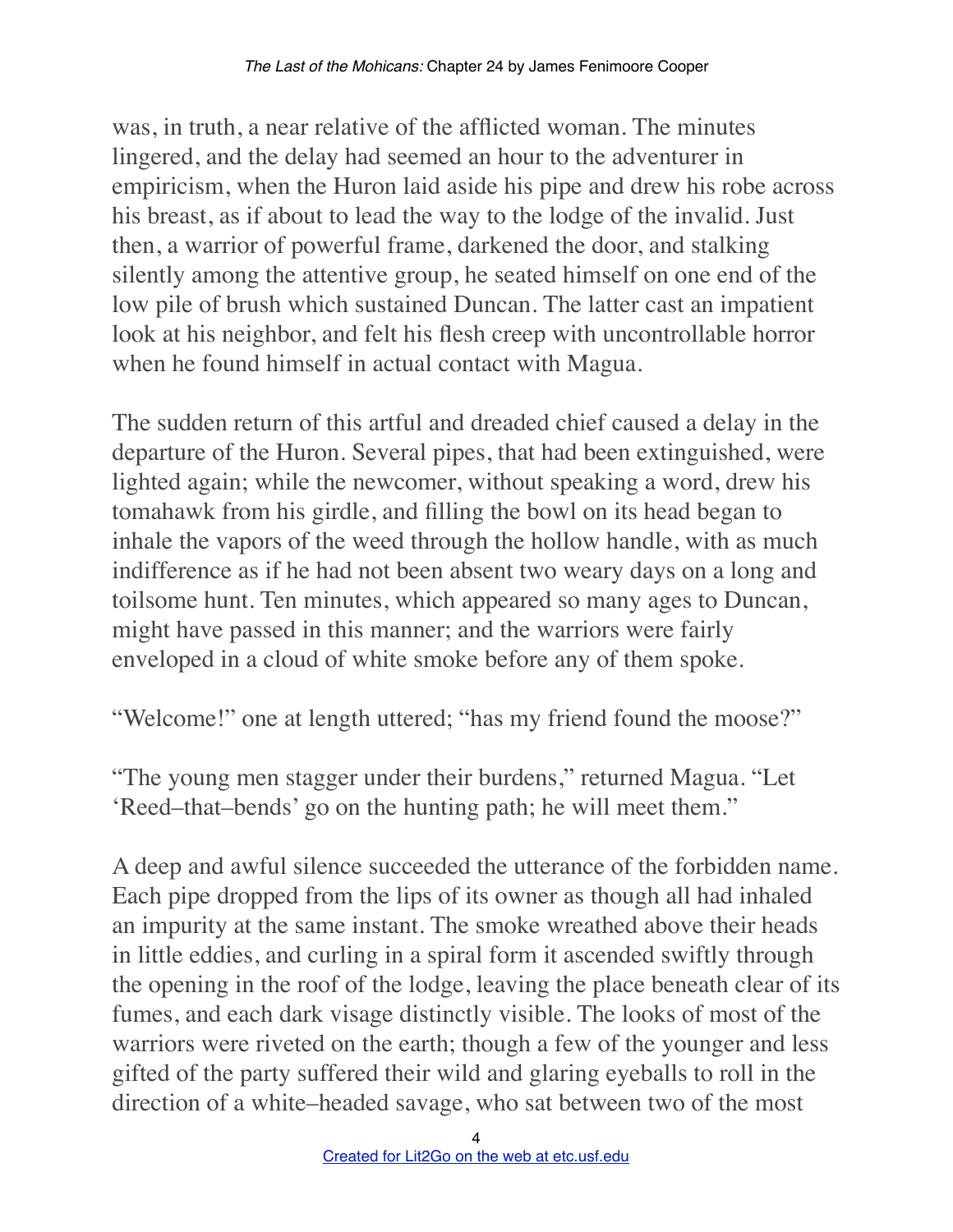venerated chiefs of the tribe. There was nothing in the air or attire of this Indian that would seem to entitle him to such a distinction. The former was rather depressed, than remarkable for the bearing of the natives; and the latter was such as was commonly worn by the ordinary men of the nation. Like most around him for more than a minute his look, too, was on the ground; but, trusting his eyes at length to steal a glance aside, he perceived that he was becoming an object of general attention. Then he arose and lifted his voice in the general silence.

"It was a lie," he said; "I had no son. He who was called by that name is forgotten; his blood was pale, and it came not from the veins of a Huron; the wicked Chippewas cheated my squaw. The Great Spirit has said, that the family of Wiss–entush should end; he is happy who knows that the evil of his race dies with himself. I have done."

The speaker, who was the father of the recreant young Indian, looked round and about him, as if seeking commendation of his stoicism in the eyes of the auditors. But the stern customs of his people had made too severe an exaction of the feeble old man. The expression of his eye contradicted his figurative and boastful language, while every muscle in his wrinkled visage was working with anguish. Standing a single minute to enjoy his bitter triumph, he turned away, as if sickening at the gaze of men, and, veiling his face in his blanket, he walked from the lodge with the noiseless step of an Indian seeking, in the privacy of his own abode, the sympathy of one like himself, aged, forlorn and childless.

The Indians, who believe in the hereditary transmission of virtues and defects in character, suffered him to depart in silence. Then, with an elevation of breeding that many in a more cultivated state of society might profitably emulate, one of the chiefs drew the attention of the young men from the weakness they had just witnessed, by saying, in a cheerful voice, addressing himself in courtesy to Magua, as the newest comer: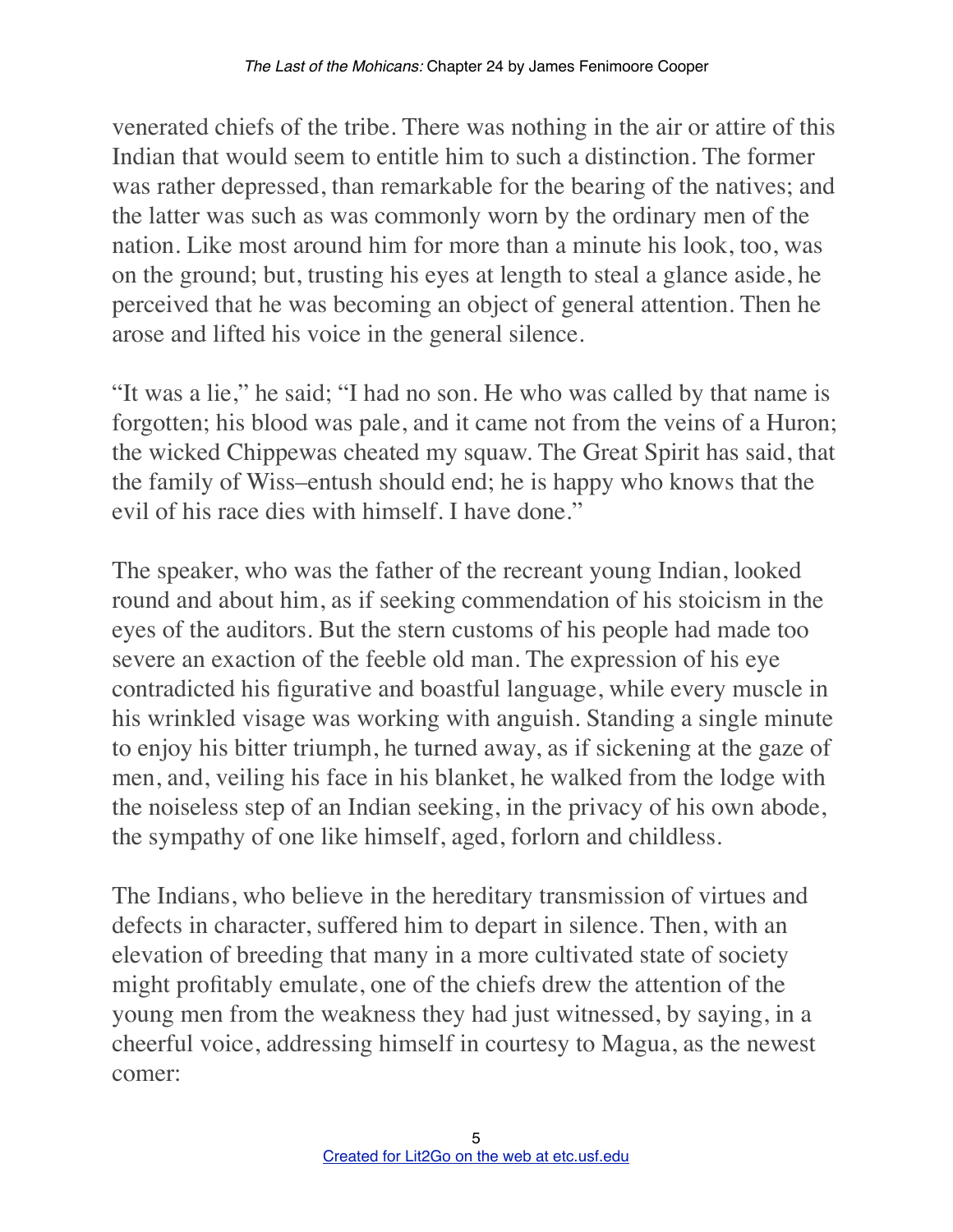"The Delawares have been like bears after the honey pots, prowling around my village. But who has ever found a Huron asleep?"

The darkness of the impending cloud which precedes a burst of thunder was not blacker than the brow of Magua as he exclaimed:

"The Delawares of the Lakes!"

"Not so. They who wear the petticoats of squaws, on their own river. One of them has been passing the tribe."

"Did my young men take his scalp?"

"His legs were good, though his arm is better for the hoe than the tomahawk," returned the other, pointing to the immovable form of Uncas.

Instead of manifesting any womanish curiosity to feast his eyes with the sight of a captive from a people he was known to have so much reason to hate, Magua continued to smoke, with the meditative air that he usually maintained, when there was no immediate call on his cunning or his eloquence. Although secretly amazed at the facts communicated by the speech of the aged father, he permitted himself to ask no questions, reserving his inquiries for a more suitable moment. It was only after a sufficient interval that he shook the ashes from his pipe, replaced the tomahawk, tightened his girdle, and arose, casting for the first time a glance in the direction of the prisoner, who stood a little behind him. The wary, though seemingly abstracted Uncas, caught a glimpse of the movement, and turning suddenly to the light, their looks met. Near a minute these two bold and untamed spirits stood regarding one another steadily in the eye, neither quailing in the least before the fierce gaze he encountered. The form of Uncas dilated, and his nostrils opened like those of a tiger at bay; but so rigid and unyielding was his posture, that he might easily have been converted by the imagination into an exquisite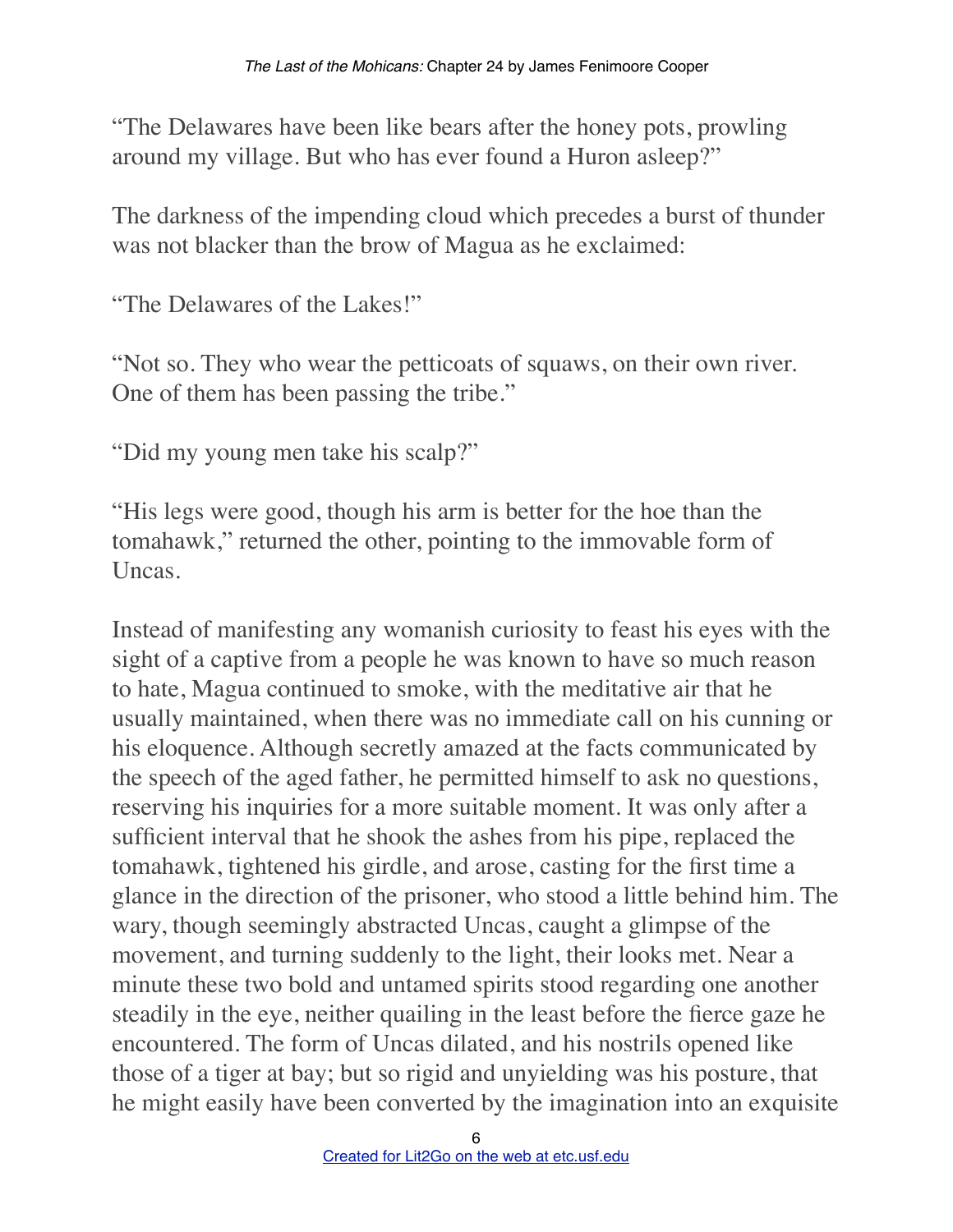and faultless representation of the warlike deity of his tribe. The lineaments of the quivering features of Magua proved more ductile; his countenance gradually lost its character of defiance in an expression of ferocious joy, and heaving a breath from the very bottom of his chest, he pronounced aloud the formidable name of:

## "Le Cerf Agile!"

Each warrior sprang upon his feet at the utterance of the well–known appellation, and there was a short period during which the stoical constancy of the natives was completely conquered by surprise. The hated and yet respected name was repeated as by one voice, carrying the sound even beyond the limits of the lodge. The women and children, who lingered around the entrance, took up the words in an echo, which was succeeded by another shrill and plaintive howl. The latter was not yet ended, when the sensation among the men had entirely abated. Each one in presence seated himself, as though ashamed of his precipitation; but it was many minutes before their meaning eyes ceased to roll toward their captive, in curious examination of a warrior who had so often proved his prowess on the best and proudest of their nation. Uncas enjoyed his victory, but was content with merely exhibiting his triumph by a quiet smile—an emblem of scorn which belongs to all time and every nation.

Magua caught the expression, and raising his arm, he shook it at the captive, the light silver ornaments attached to his bracelet rattling with the trembling agitation of the limb, as, in a tone of vengeance, he exclaimed, in English:

"Mohican, you die!"

"The healing waters will never bring the dead Hurons to life," returned Uncas, in the music of the Delawares; "the tumbling river washes their bones; their men are squaws: their women owls. Go! call together the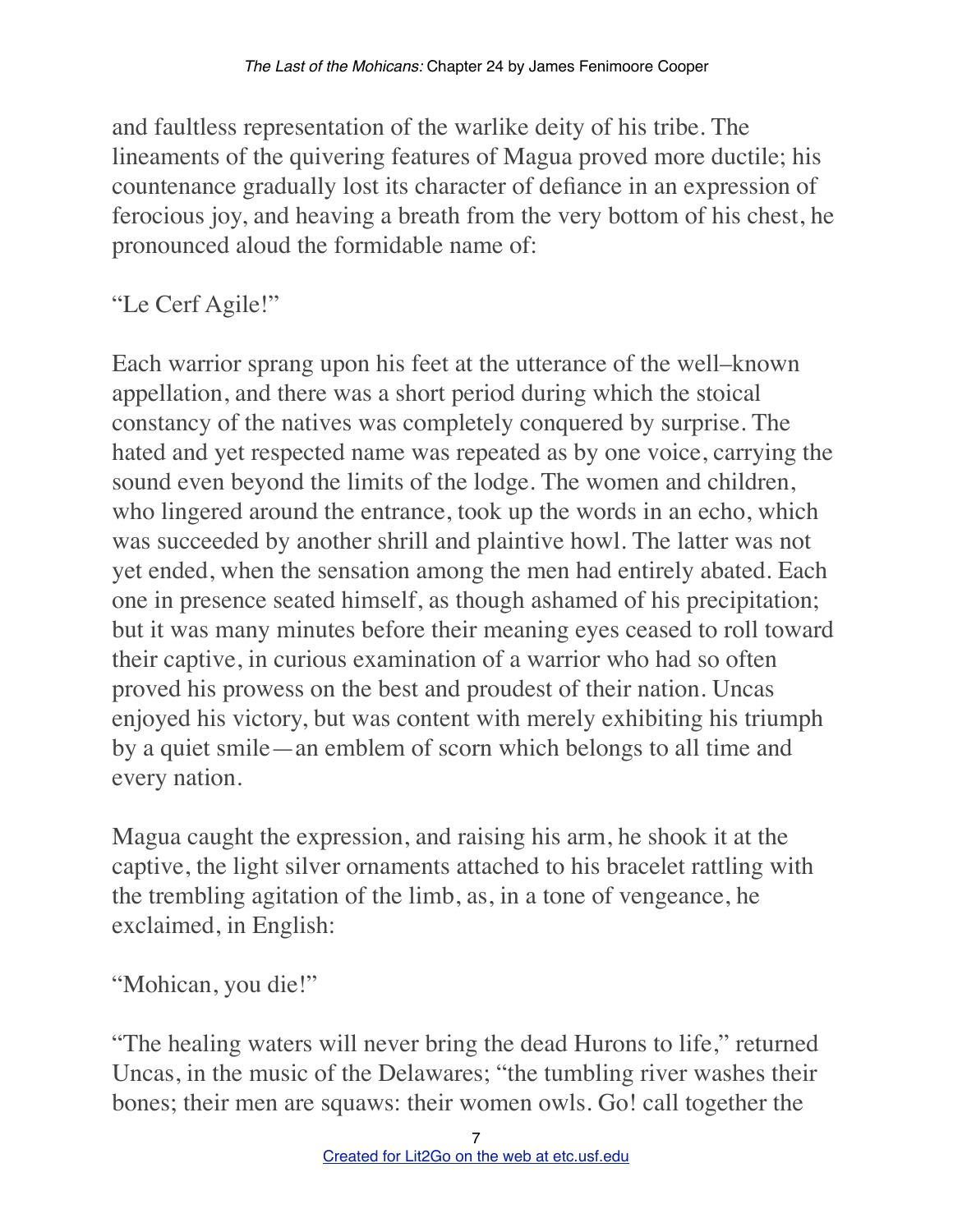Huron dogs, that they may look upon a warrior, My nostrils are offended; they scent the blood of a coward."

The latter allusion struck deep, and the injury rankled. Many of the Hurons understood the strange tongue in which the captive spoke, among which number was Magua. This cunning savage beheld, and instantly profited by his advantage. Dropping the light robe of skin from his shoulder, he stretched forth his arm, and commenced a burst of his dangerous and artful eloquence. However much his influence among his people had been impaired by his occasional and besetting weakness, as well as by his desertion of the tribe, his courage and his fame as an orator were undeniable. He never spoke without auditors, and rarely without making converts to his opinions. On the present occasion, his native powers were stimulated by the thirst of revenge.

He again recounted the events of the attack on the island at Glenn's, the death of his associates and the escape of their most formidable enemies. Then he described the nature and position of the mount whither he had led such captives as had fallen into their hands. Of his own bloody intentions toward the maidens, and of his baffled malice he made no mention, but passed rapidly on to the surprise of the party by "La Longue Carabine," and its fatal termination. Here he paused, and looked about him, in affected veneration for the departed, but, in truth, to note the effect of his opening narrative. As usual, every eye was riveted on his face. Each dusky figure seemed a breathing statue, so motionless was the posture, so intense the attention of the individual.

Then Magua dropped his voice which had hitherto been clear, strong and elevated, and touched upon the merits of the dead. No quality that was likely to command the sympathy of an Indian escaped his notice. One had never been known to follow the chase in vain; another had been indefatigable on the trail of their enemies. This was brave, that generous. In short, he so managed his allusions, that in a nation which was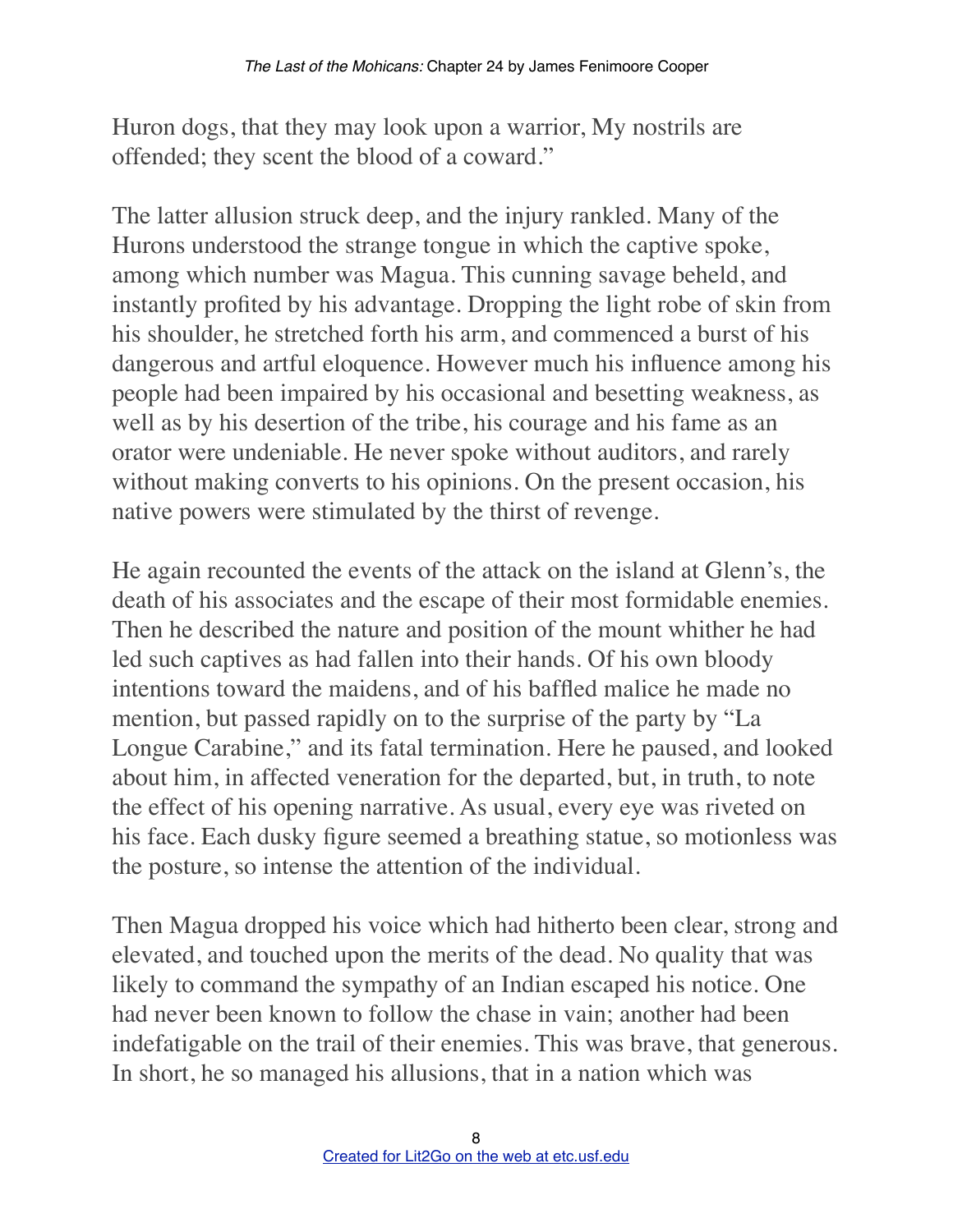composed of so few families, he contrived to strike every chord that might find, in its turn, some breast in which to vibrate.

"Are the bones of my young men," he concluded, "in the burial–place of the Hurons? You know they are not. Their spirits are gone toward the setting sun, and are already crossing the great waters, to the happy hunting–grounds. But they departed without food, without guns or knives, without moccasins, naked and poor as they were born. Shall this be? Are their souls to enter the land of the just like hungry Iroquois or unmanly Delawares, or shall they meet their friends with arms in their hands and robes on their backs? What will our fathers think the tribes of the Wyandots have become? They will look on their children with a dark eye, and say, 'Go! a Chippewa has come hither with the name of a Huron' Brothers, we must not forget the dead; a red–skin never ceases to remember. We will load the back of this Mohican until he staggers under our bounty, and dispatch him after my young men. They call to us for aid, though our ears are not open; they say, 'Forget us not' When they see the spirit of this Mohican toiling after them with his burden, they will know we are of that mind. Then will they go on happy; and our children will say, 'So did our fathers to their friends, so must we do to them' What is a Yengee? we have slain many, but the earth is still pale. A stain on the name of Huron can only be hid by blood that comes from the veins of an Indian. Let this Delaware die."

The effect of such an harangue, delivered in the nervous language and with the emphatic manner of a Huron orator, could scarcely be mistaken. Magua had so artfully blended the natural sympathies with the religious superstition of his auditors, that their minds, already prepared by custom to sacrifice a victim to the manes of their countrymen, lost every vestige of humanity in a wish for revenge. One warrior in particular, a man of wild and ferocious mien, had been conspicuous for the attention he had given to the words of the speaker. His countenance had changed with each passing emotion, until it settled into a look of deadly malice. As Magua ended he arose and, uttering the yell of a demon, his polished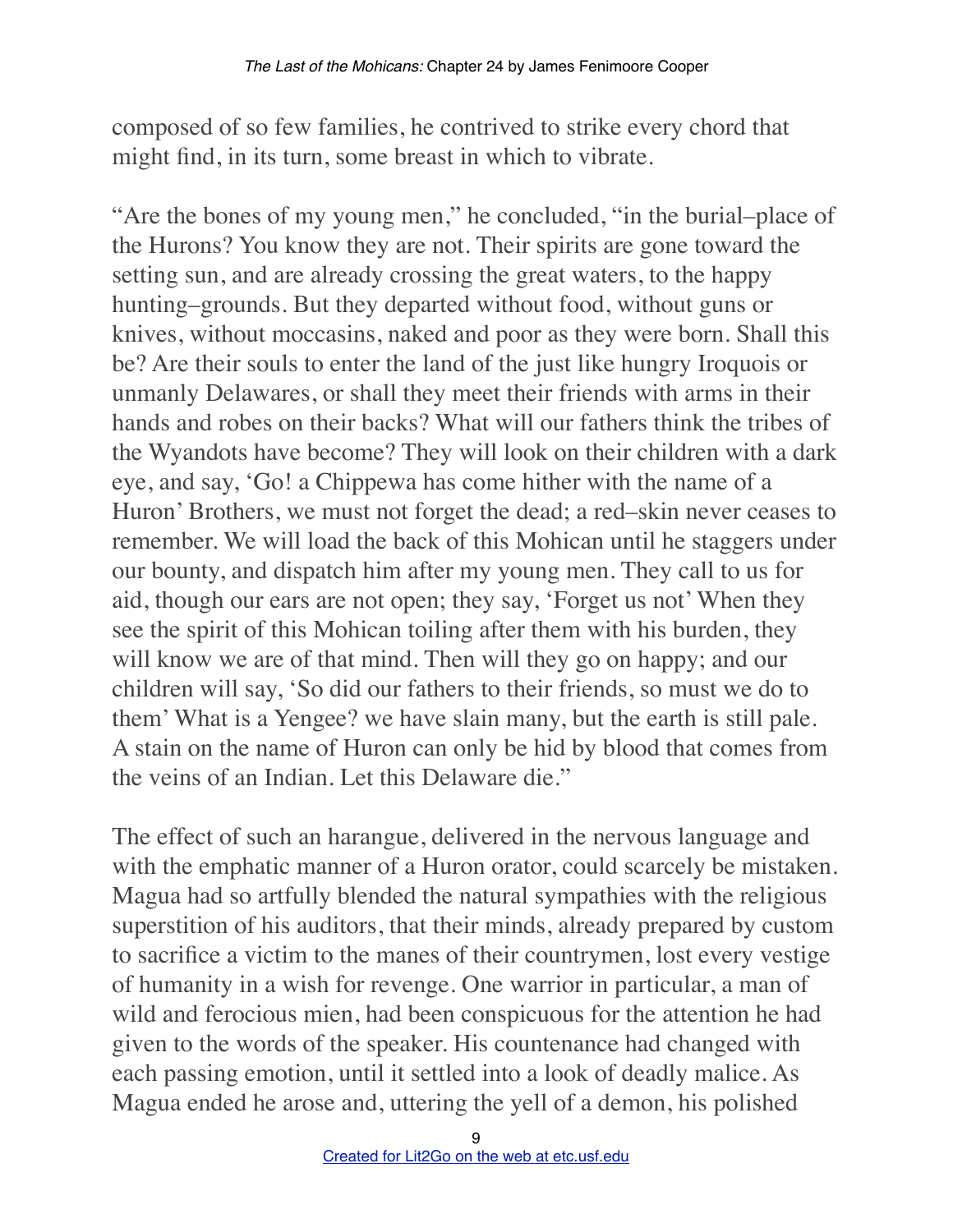little axe was seen glancing in the torchlight as he whirled it above his head. The motion and the cry were too sudden for words to interrupt his bloody intention. It appeared as if a bright gleam shot from his hand, which was crossed at the same moment by a dark and powerful line. The former was the tomahawk in its passage; the latter the arm that Magua darted forward to divert its aim. The quick and ready motion of the chief was not entirely too late. The keen weapon cut the war plume from the scalping tuft of Uncas, and passed through the frail wall of the lodge as though it were hurled from some formidable engine.

Duncan had seen the threatening action, and sprang upon his feet, with a heart which, while it leaped into his throat, swelled with the most generous resolution in behalf of his friend. A glance told him that the blow had failed, and terror changed to admiration. Uncas stood still, looking his enemy in the eye with features that seemed superior to emotion. Marble could not be colder, calmer, or steadier than the countenance he put upon this sudden and vindictive attack. Then, as if pitying a want of skill which had proved so fortunate to himself, he smiled, and muttered a few words of contempt in his own tongue.

"No!" said Magua, after satisfying himself of the safety of the captive; "the sun must shine on his shame; the squaws must see his flesh tremble, or our revenge will be like the play of boys. Go! take him where there is silence; let us see if a Delaware can sleep at night, and in the morning die."

The young men whose duty it was to guard the prisoner instantly passed their ligaments of bark across his arms, and led him from the lodge, amid a profound and ominous silence. It was only as the figure of Uncas stood in the opening of the door that his firm step hesitated. There he turned, and, in the sweeping and haughty glance that he threw around the circle of his enemies, Duncan caught a look which he was glad to construe into an expression that he was not entirely deserted by hope.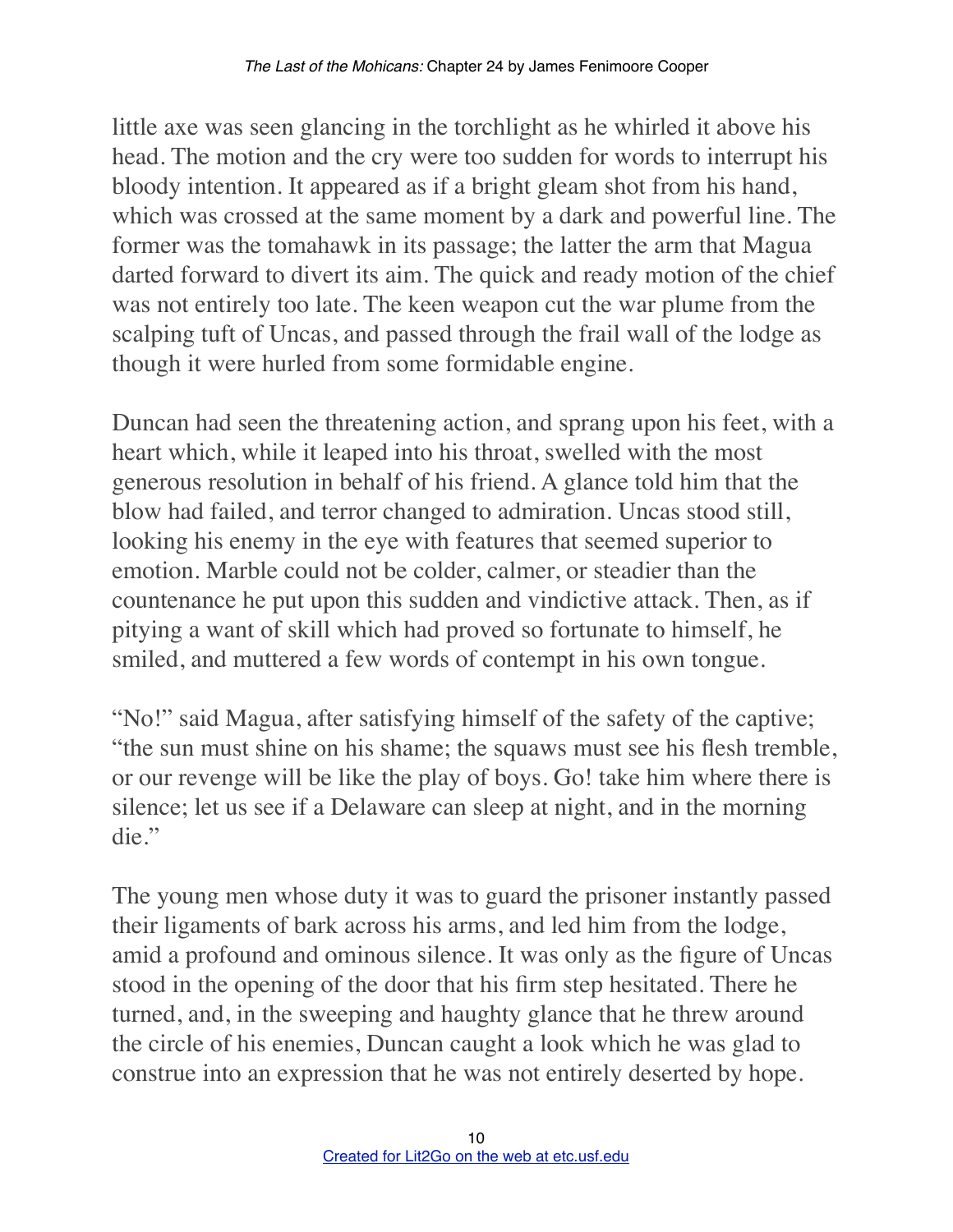Magua was content with his success, or too much occupied with his secret purposes to push his inquiries any further. Shaking his mantle, and folding it on his bosom, he also quitted the place, without pursuing a subject which might have proved so fatal to the individual at his elbow. Notwithstanding his rising resentment, his natural firmness, and his anxiety on behalf of Uncas, Heyward felt sensibly relieved by the absence of so dangerous and so subtle a foe. The excitement produced by the speech gradually subsided. The warriors resumed their seats and clouds of smoke once more filled the lodge. For near half an hour, not a syllable was uttered, or scarcely a look cast aside; a grave and meditative silence being the ordinary succession to every scene of violence and commotion among these beings, who were alike so impetuous and yet so self–restrained.

When the chief, who had solicited the aid of Duncan, finished his pipe, he made a final and successful movement toward departing. A motion of a finger was the intimation he gave the supposed physician to follow; and passing through the clouds of smoke, Duncad was glad, on more accounts than one, to be able at last to breathe the pure air of a cool and refreshing summer evening.

Instead of pursuing his way among those lodges where Heyward had already made his unsuccessful search, his companion turned aside, and proceeded directly toward the base of an adjacent mountain, which overhung the temporary village. A thicket of brush skirted its foot, and it became necessary to proceed through a crooked and narrow path. The boys had resumed their sports in the clearing, and were enacting a mimic chase to the post among themselves. In order to render their games as like the reality as possible, one of the boldest of their number had conveyed a few brands into some piles of tree–tops that had hitherto escaped the burning. The blaze of one of these fires lighted the way of the chief and Duncan, and gave a character of additional wildness to the rude scenery. At a little distance from a bald rock, and directly in its front, they entered a grassy opening, which they prepared to cross. Just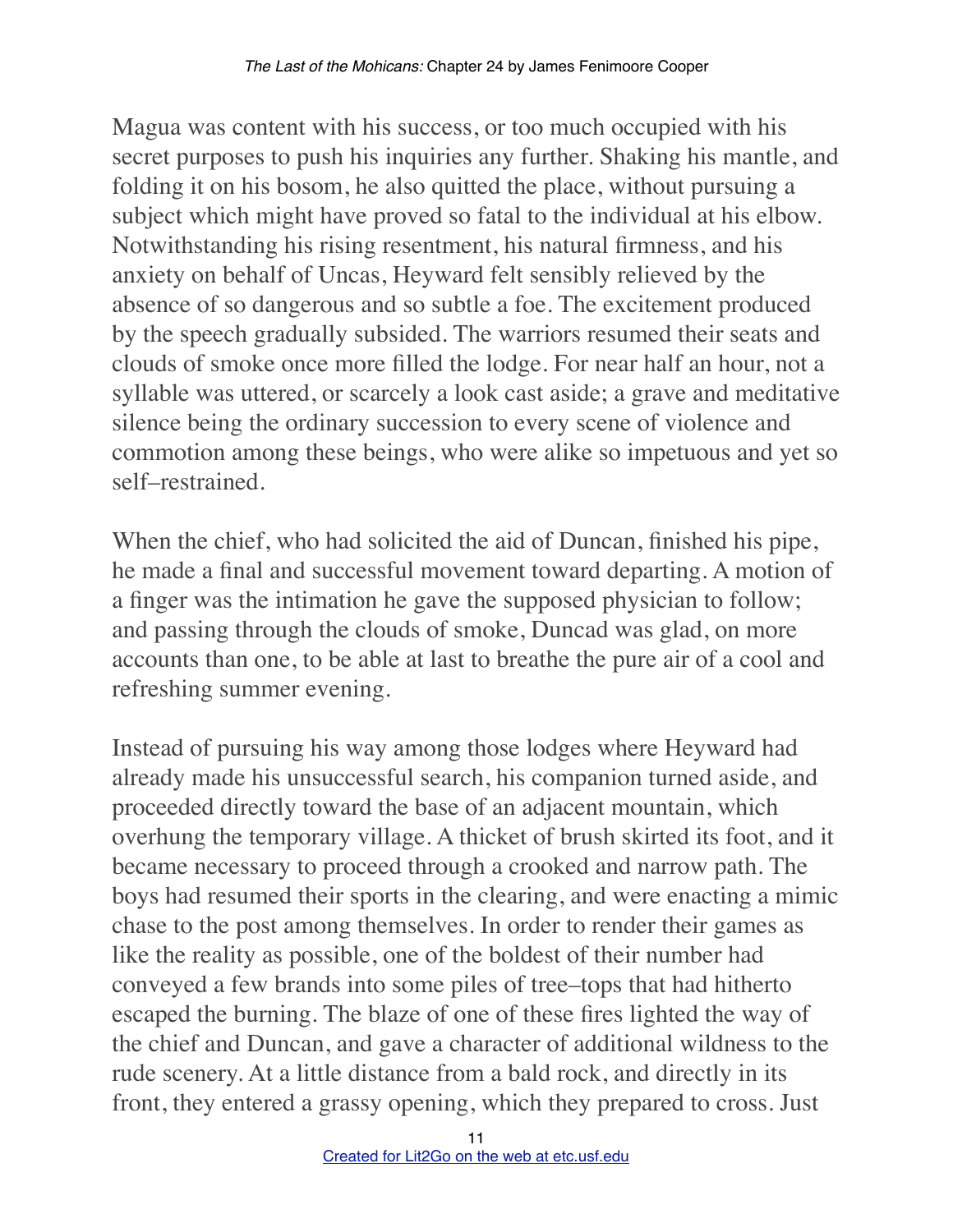then fresh fuel was added to the fire, and a powerful light penetrated even to that distant spot. It fell upon the white surface of the mountain, and was reflected downward upon a dark and mysterious–looking being that arose, unexpectedly, in their path. The Indian paused, as if doubtful whether to proceed, and permitted his companion to approach his side. A large black ball, which at first seemed stationary, now began to move in a manner that to the latter was inexplicable. Again the fire brightened and its glare fell more distinctly on the object. Then even Duncan knew it, by its restless and sidling attitudes, which kept the upper part of its form in constant motion, while the animal itself appeared seated, to be a bear. Though it growled loudly and fiercely, and there were instants when its glistening eyeballs might be seen, it gave no other indications of hostility. The Huron, at least, seemed assured that the intentions of this singular intruder were peaceable, for after giving it an attentive examination, he quietly pursued his course.

Duncan, who knew that the animal was often domesticated among the Indians, followed the example of his companion, believing that some favorite of the tribe had found its way into the thicket, in search of food. They passed it unmolested. Though obliged to come nearly in contact with the monster, the Huron, who had at first so warily determined the character of his strange visitor, was now content with proceeding without wasting a moment in further examination; but Heyward was unable to prevent his eyes from looking backward, in salutary watchfulness against attacks in the rear. His uneasiness was in no degree diminished when he perceived the beast rolling along their path, and following their footsteps. He would have spoken, but the Indian at that moment shoved aside a door of bark, and entered a cavern in the bosom of the mountain.

Profiting by so easy a method of retreat, Duncan stepped after him, and was gladly closing the slight cover to the opening, when he felt it drawn from his hand by the beast, whose shaggy form immediately darkened the passage. They were now in a straight and long gallery, in a chasm of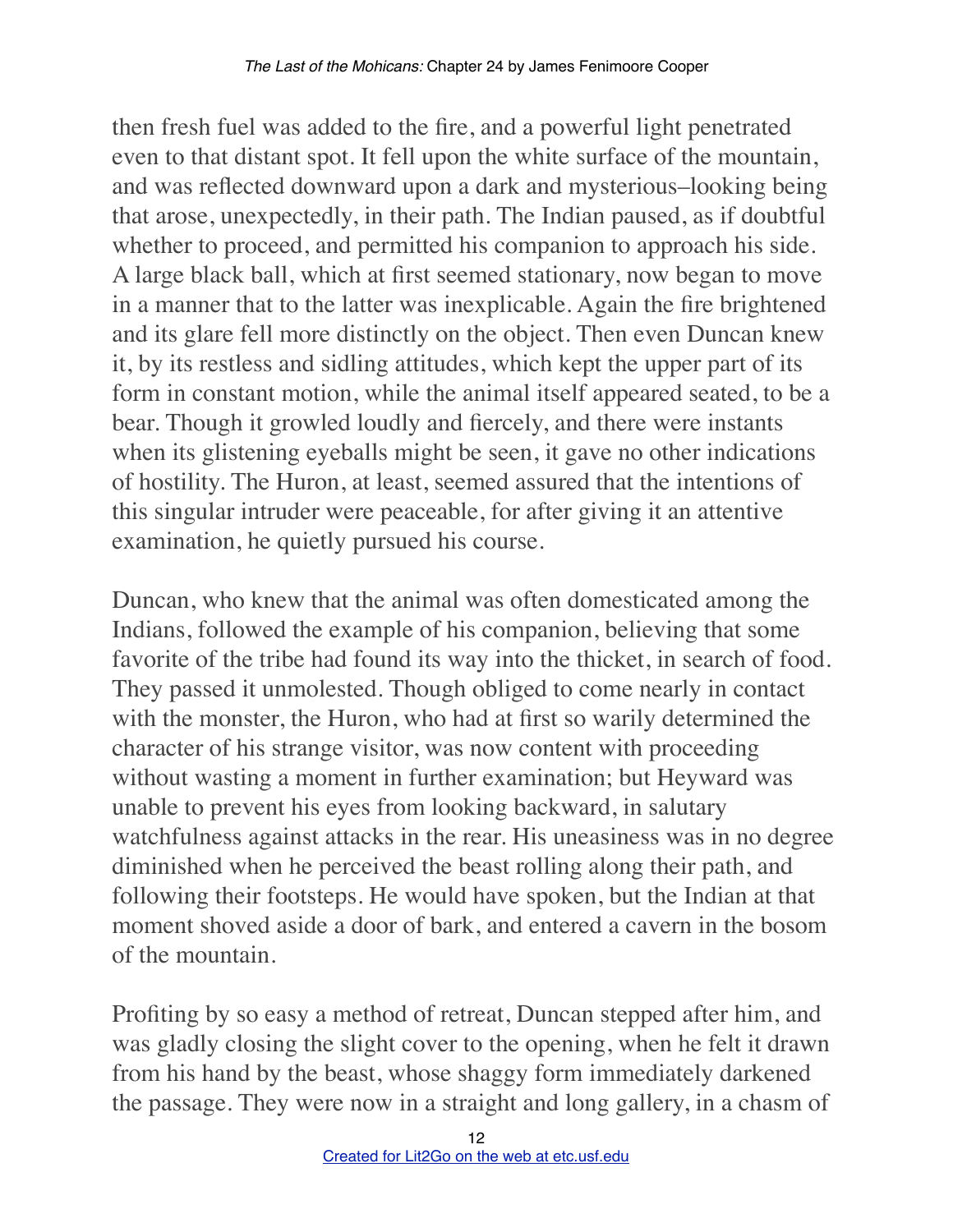the rocks, where retreat without encountering the animal was impossible. Making the best of the circumstances, the young man pressed forward, keeping as close as possible to his conductor. The bear growled frequently at his heels, and once or twice its enormous paws were laid on his person, as if disposed to prevent his further passage into the den.

How long the nerves of Heyward would have sustained him in this extraordinary situation, it might be difficult to decide, for, happily, he soon found relief. A glimmer of light had constantly been in their front, and they now arrived at the place whence it proceeded.

A large cavity in the rock had been rudely fitted to answer the purposes of many apartments. The subdivisions were simple but ingenious, being composed of stone, sticks, and bark, intermingled. Openings above admitted the light by day, and at night fires and torches supplied the place of the sun. Hither the Hurons had brought most of their valuables, especially those which more particularly pertained to the nation; and hither, as it now appeared, the sick woman, who was believed to be the victim of supernatural power, had been transported also, under an impression that her tormentor would find more difficulty in making his assaults through walls of stone than through the leafy coverings of the lodges. The apartment into which Duncan and his guide first entered, had been exclusively devoted to her accommodation. The latter approached her bedside, which was surrounded by females, in the center of whom Heyward was surprised to find his missing friend David.

A single look was sufficient to apprise the pretended leech that the invalid was far beyond his powers of healing. She lay in a sort of paralysis, indifferent to the objects which crowded before her sight, and happily unconscious of suffering. Heyward was far from regretting that his mummeries were to be performed on one who was much too ill to take an interest in their failure or success. The slight qualm of conscience which had been excited by the intended deception was instantly appeased, and he began to collect his thoughts, in order to enact